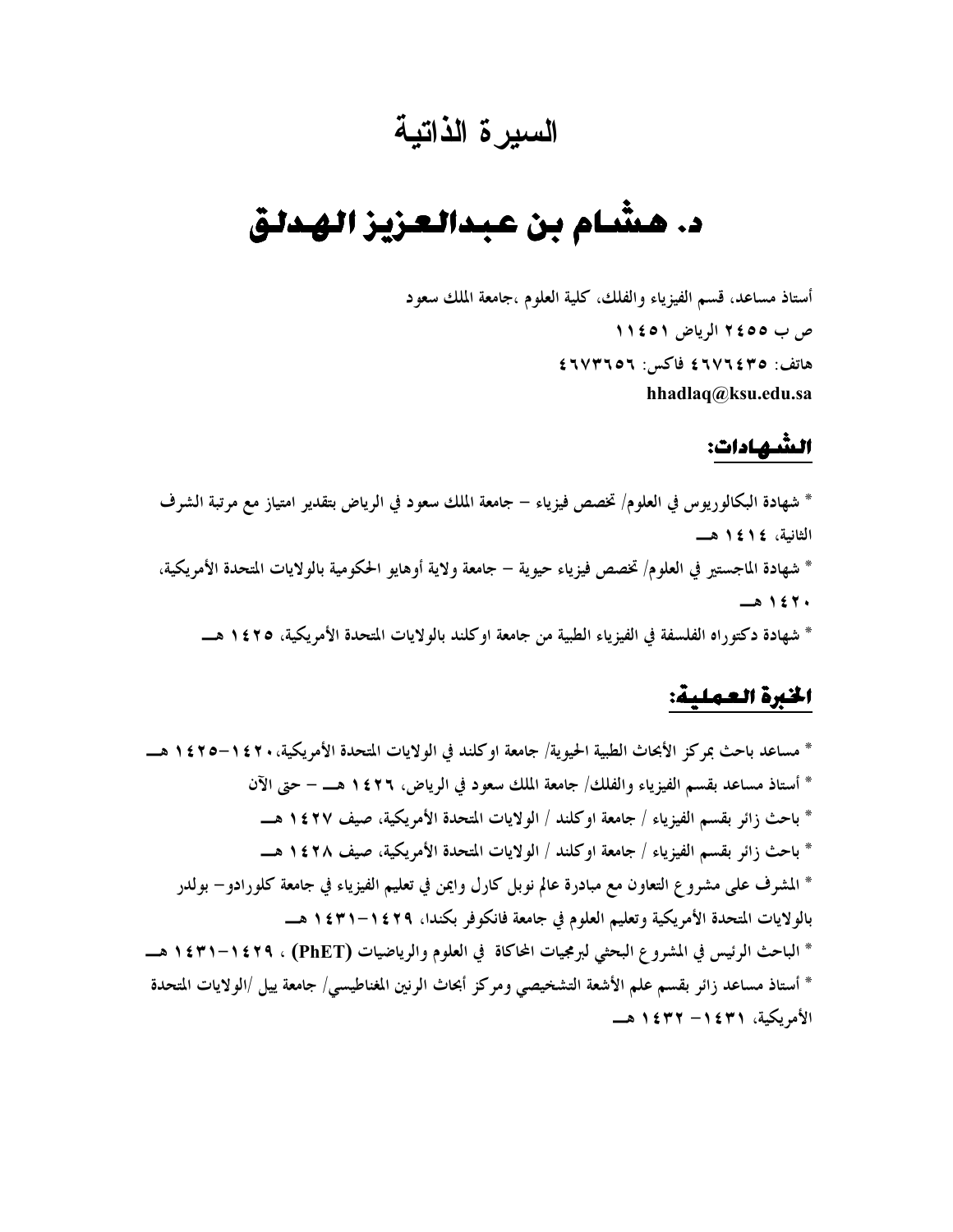#### الجمعيات العلمية:

\* عضو مجلس إدارة الجمعية السعودية للعلوم الفيزيائية (SPS)، ١٤٢٧هـ – حتى الآن \* عضو الجمعية الأمريكية لمعلمي الفيزياء (AAPT)، ١٤٢٩هــ – ١٤٣١ هــ \* عضو جمعية التصوير بالرنين المغناطيسي في الطب (ISMRM)، ١٤٢٣هــ = ١٤٢٧ هــ \* عضو جمعية أبحاث جراحة العظام والمفاصل (ORS)، ١٤٢٣ هــ - ١٤٢٧ هــ

#### الخبرة الإدارية:

\* نائب مدير مركز التميز البحثي في تطوير تعليم العلوم والرياضيات للشؤون المالية والإدارية، جامعة الملك سعود،  $-21571 - 21579$ \* عضو مجلس معهد الملك عبدالله لتقنية النانو ورئيس وحدة الدراسات العليا بالمعهد، جامعة الملك سعود، ٢٩٤٢ هـــ – حتى الآن \* أمين مجلس قسم الفيزياء والفلك/جامعة الملك سعود، ١٤٢٦ هــ – ١٤٣١ هــ

### اللجان وخدمة الجتمع:

\* عضو لجنة التقويم والاعتماد الأكاديمي بكلية العلوم/ جامعة الملك سعود، ١٤٢٨ هــ –١٤٢٩ هــ \* عضو فريق العمل لبرنامج تقنية النانو / جامعة الملك سعود، ١٤٢٨ هــ – ١٤٢٩ هــ \* عضو فريق العمل لمشروع الواحة العلمية (كسب)/ جامعة الملك سعود، ١٤٢٨ هـــ \* مستشار غير متفرغ، مدينة الملك عبدالعزيز للعلوم والتقنية، ١٤٢٨ هـــ \* مستشار غير متفرغ ، مركز القياس والتقويم/ وزارة التعليم العالي، ١٤٢٦ هــ – حتى الآن \* رئيس لجنة الإشراف على مشروع إعداد اختبارات الكفاءة لمعلمي الفيزياء/ مكتب التربية لدول الحليج العربي، ١٤٢٦هـ \* عضو لجنة الإعداد لخطة قسم الفيزياء/ جامعة الإمام محمد بن سعود الإسلامية، ١٤٢٦ هـــ \* محكم لمجلة العلوم/ جامعة الملك سعود، ١٤٢٨ هـــ \* محكم للمجلة الأوروبية للتصوير بالرنين المغناطيسي، ١٤٢٦ هــ = ١٤٢٨هــ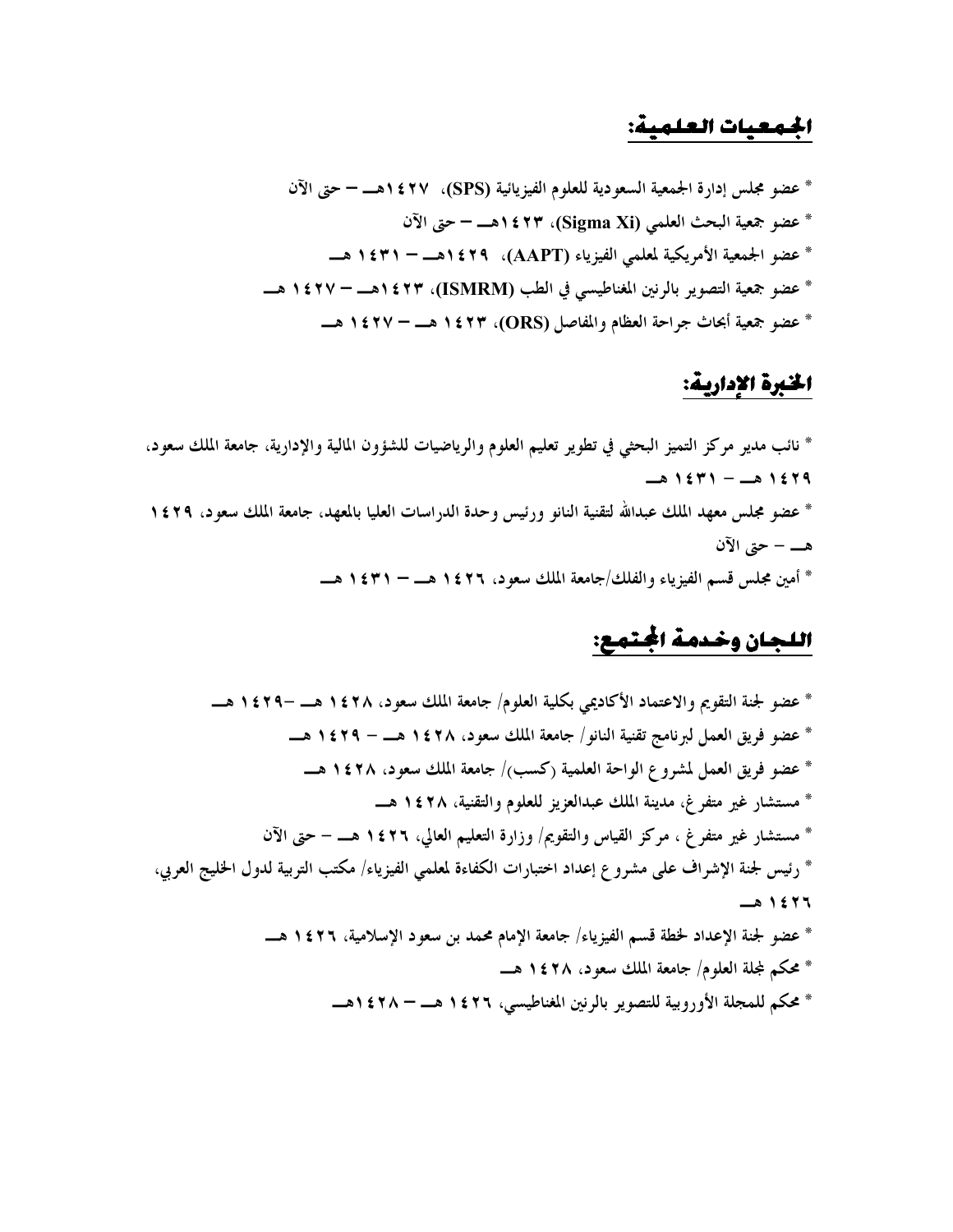## <u>النشر العلمي والمؤمّرات:</u>

#### ● تعلم الفيزياء في المرحلة الجامعية

| المؤلفون                                                                  | المجلة/ المؤتمر                                                                                                | الدراسة                                                                                                                    | م              |
|---------------------------------------------------------------------------|----------------------------------------------------------------------------------------------------------------|----------------------------------------------------------------------------------------------------------------------------|----------------|
| Hisham<br>Alhadlaq, et<br>al.                                             | AIP Proceedings,<br>2009 PHYSICS EDUCATION<br>RESEARCH CONFERENCE,<br>Vol. 1179, No. 1. (2009), pp. 69-<br>72. | Measuring Students' Beliefs<br>about Physics in Saudi Arabia                                                               | $\mathbf{1}$   |
| Wendy<br>Adams,<br>Hisham<br>Alhadlaq,<br>et al.                          | "Nuovo Cimento C" (associated<br>Journal to European Physical<br>Journal)<br>Vol. 33. N. 3. pp 113-119         | Making On-Line Science<br>Course Materials Easily<br>Translatable and Accessible<br>Worldwide: Challenges and<br>Solutions | 2              |
| Katherine<br>Perkins,<br>Wendy<br>Adams,<br>Hisham<br>Alhadlaq,<br>et al. | American Association of Physics<br>Teachers (AAPT) 2010 Summer<br>Meeting, Portland, OR, USA                   | New Developments in the<br><b>PhET</b> Interactive Simulations<br>Project                                                  | 3              |
| Katherine<br>Perkins,<br>Hisham<br>Alhadlaq,<br>et a.l                    | American Association of Physics<br>Teachers (AAPT) 2010 Summer<br>Meeting, Portland, OR, USA                   | A CLASS Study of Student<br>Perceptions of Physics in<br>Saudi Arabia and the U.S                                          | $\overline{4}$ |
| Hisham<br>Alhadlaq,<br>et al                                              | 2010 APS/AAPT Joint<br>Winter Meeting, Washington<br>D.C., USA                                                 | Beliefs about Physics in Saudi<br>Arabia Before and After<br>Instruction                                                   | 5              |
| Wendy<br>Adams,<br>Hisham<br>Alhadlaq,<br>et al.                          | Journal of Science and<br>Education Technology, ISI-<br>indexed                                                | Making On-line Science<br>Course Materials Easily<br>Translatable and Accessible<br>Worldwide: Challenges and<br>Solutions | 6              |
| Hisham<br>Alhadlaq, et<br>al.                                             | IJAS conference at Harvard<br>University, Boston, USA                                                          | <b>Engineering Student</b><br>Perceptions of Physics and<br>Learning Physics in<br><b>Introductory Physics Classes</b>     | 7              |
| Hisham<br>Alhadlaq, et<br>al.                                             | American Association of Physics<br>Teachers (AAPT) 2011 Summer<br>Meeting, Omaha, NE, USA                      | Perceptions and Beliefs of<br>Undergraduate Physics<br>Majors toward Physics in<br>Saudi Arabia                            | $8\,$          |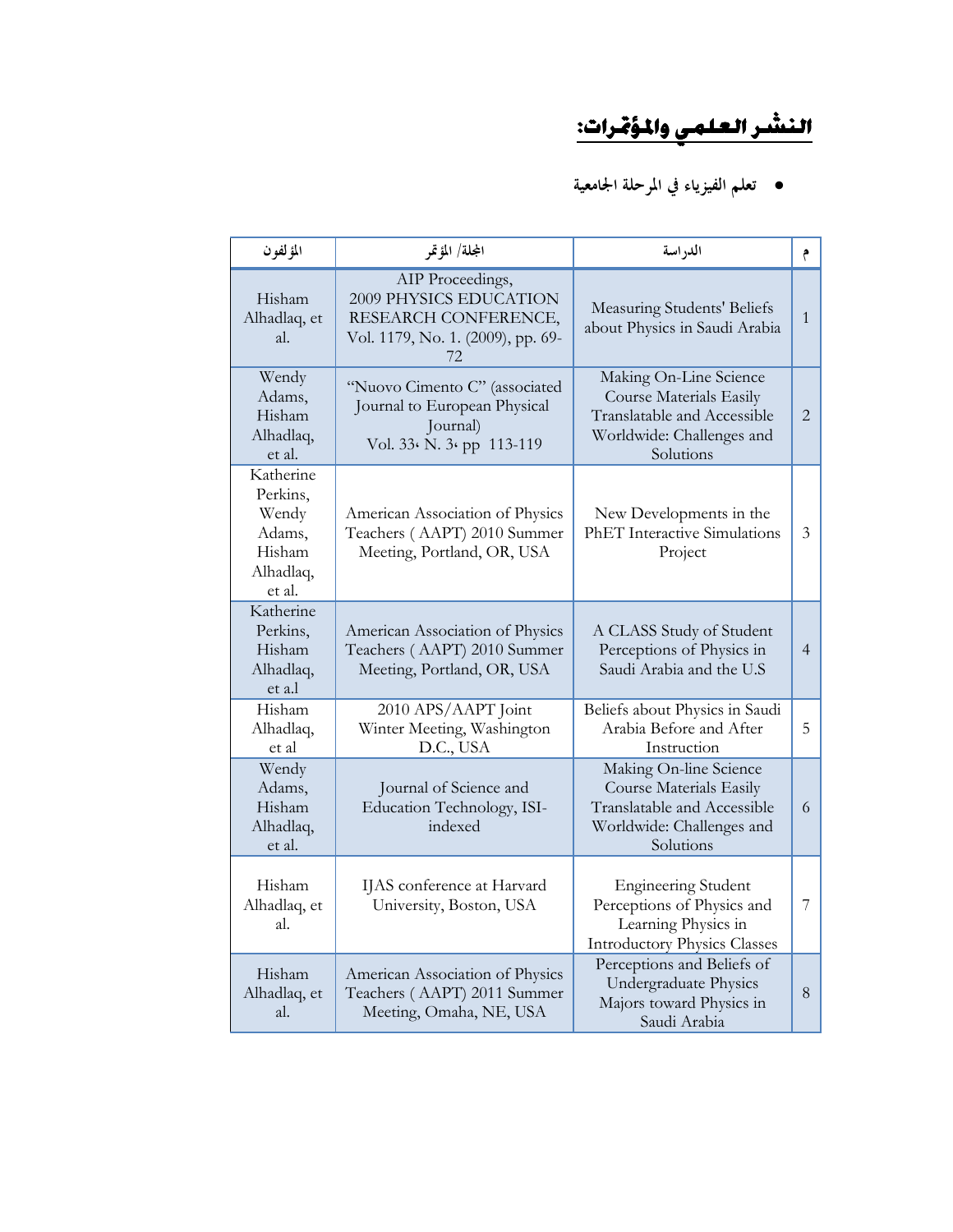Scientific Papers:

- Zheng, Jun-Peng; Zhen, Mingming; Liu, Qiaoling; Jiang, Feng; Shu, Chunying; **Alhadlaq, Hisham**; Wang, Chunru. A New Type of MRI/Fluorescence Integrative Molecular Imaging Probe Based on Gadofulleride Nanoparticles. Journal of Physical Chemistry (*Submitted*).
- 1. Siddiqui M., Akhtar M., Ahmad I., Pant A., **Alhadlaq H.A**. Genotoxic potential of copper oxide nanoparticles in human lung epithelial cells. Biochemical and Biophysical Research Communications (*2010*).
- 2. Abdelhalim M.A, **Alhadlaq H.A**., Moussa S.A., Elucidation of the effects of a high fat diet on trace elements in rabbit tissues using atomic absorption spectroscopy. Lipids in Health and Disease. 2010, 9 (1): 2.
- 3. Almajhdi F., Albrithen H., **Alhadlaq H.A**., Farrag M., Abdel-Megeed A. Microorganisms Inactivation by Microwaves Irradiation in Riyadh Sewage Treatment Water Plant. World Applied Sciences Journal 2009; 6 (5): 600-607.
- 4. Moussa S.A., Abdelhalim M.A., **Alhadlaq H.A**. Evaluation of Electrical Conductivity of Hemoglobin and Oxidative Stress in High Fat Diet Rabbits. Journal of Applied Sciences 2009; 9 (11): 2185-2189.
- 5. Abdelhalim M.A., **Alhadlaq H.A**. Effects of Cholesterol Feeding Periods on Blood Haematology and Biochemistry of Rabbits. International Journal of Biological Chemistry 2008; 164:76–84.
- 6. Y. Xia, **Alhadlaq H. A**., N. Ramakrishnan , A. Bidthanapally, F. Badar. Molecular and Morphological Adaptations in Compressed Articular Cartilage by Polarized Light Microscopy and Fourier-Transform Infrared Imaging. Journal of Structural Biology 2008; 164:76–84
- 7. **Alhadlaq H.A**, Xia Y, Hansen F, Les C, Lust G. Morphological Changes in Aarticular Cartilage due to Static Compression: A Polarized Light Microscopy Study. Connective Tissue Research 2007.
- 8. **Alhadlaq H. A.**, Xia Y. Modifications of orientational dependence of  $\mu$ MRI T<sub>2</sub> anisotropy in compressed articular cartilage. J Magn Reson Imaging 2005;22(5):665-673.
- 9. **Alhadlaq H. A.**, Xia Y. The structural adaptations in compressed articular cartilage by microscopic MRI (µMRI) T2 anisotropy. Osteoarthritis Cartilage 2004;12(11):887-894
- 10. **Alhadlaq H. A.**, Xia Y, Moody JB, Matyas JR. Detecting structural changes in early experimental osteoarthritis of tibial cartilage by microscopic magnetic resonance imaging and polarized light microscopy. Ann Rheum Dis 2004;63(6):709-17.
- 11. Xia Y, Moody JB, **Alhadlaq H**, Hu J. Imaging the physical and morphological properties of a multi-zone young articular cartilage at microscopic resolution. J Magn Reson Imaging 2003;17(3):365-74.
- 12. Xia Y, Moody JB, **Alhadlaq H**. Orientational dependence of T<sub>2</sub> relaxation in articular cartilage: A microscopic MRI (µMRI) study. Magn Reson Med 2002;48(3):460-9.
- 13. Xia Y, Moody JB, **Alhadlaq H**, Burton-Wurster N, Lust G. Characteristics of topographical heterogeneity of articular cartilage over the joint surface of a humeral head. Osteoarthritis Cartilage 2002;10(5):370-80.

Abstracts and Oral Presentations:

**1. Alhadlaq H. A.** Quantitative measurements of imaging parameters of joint soft tissues at high resolution. In: Proceedings of the 2nd World Congress on Biotechnology. 2011; Philadelphia, PA, USA.